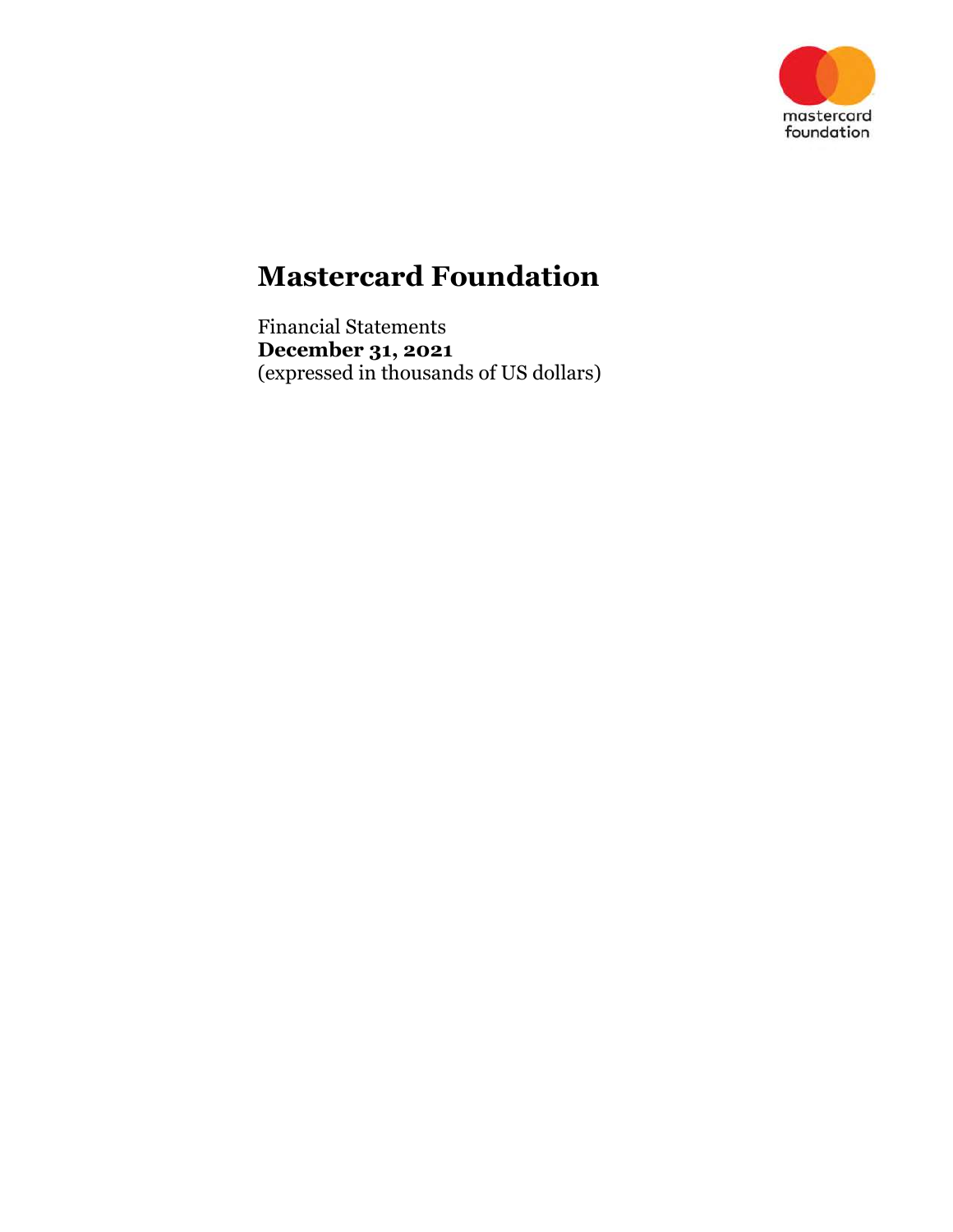

# Independent auditor's report

To the Board of Directors of Mastercard Foundation

### Our opinion

In our opinion, the accompanying financial statements present fairly, in all material respects, the financial position of Mastercard Foundation (the Foundation) as at December 31, 2021 and the results of its operations and its cash flows for the year then ended in accordance with Canadian accounting standards for not-for-profit organizations.

#### What we have audited

The Foundation's financial statements comprise:

- the statement of financial position as at December 31, 2021;
- the statement of operations for the year then ended;
- the statement of changes in fund balances for the year then ended;
- the statement of cash flows for the year then ended; and
- the notes to the financial statements, which include significant accounting policies and other explanatory information.

### Basis for opinion

We conducted our audit in accordance with Canadian generally accepted auditing standards. Our responsibilities under those standards are further described in the Auditor's responsibilities for the audit of the financial statements section of our report.

We believe that the audit evidence we have obtained is sufficient and appropriate to provide a basis for our opinion.

#### Independence

We are independent of the Foundation in accordance with the ethical requirements that are relevant to our audit of the financial statements in Canada. We have fulfilled our other ethical responsibilities in accordance with these requirements.

### Responsibilities of management and those charged with governance for the financial statements

Management is responsible for the preparation and fair presentation of the financial statements in accordance with Canadian accounting standards for not-for-profit organizations, and for such internal

PricewaterhouseCoopers LLP PwC Tower, 18 York Street, Suite 2600, Toronto, Ontario, Canada M5J 0B2 T: +1 416 863 1133, F: +1 416 365 8215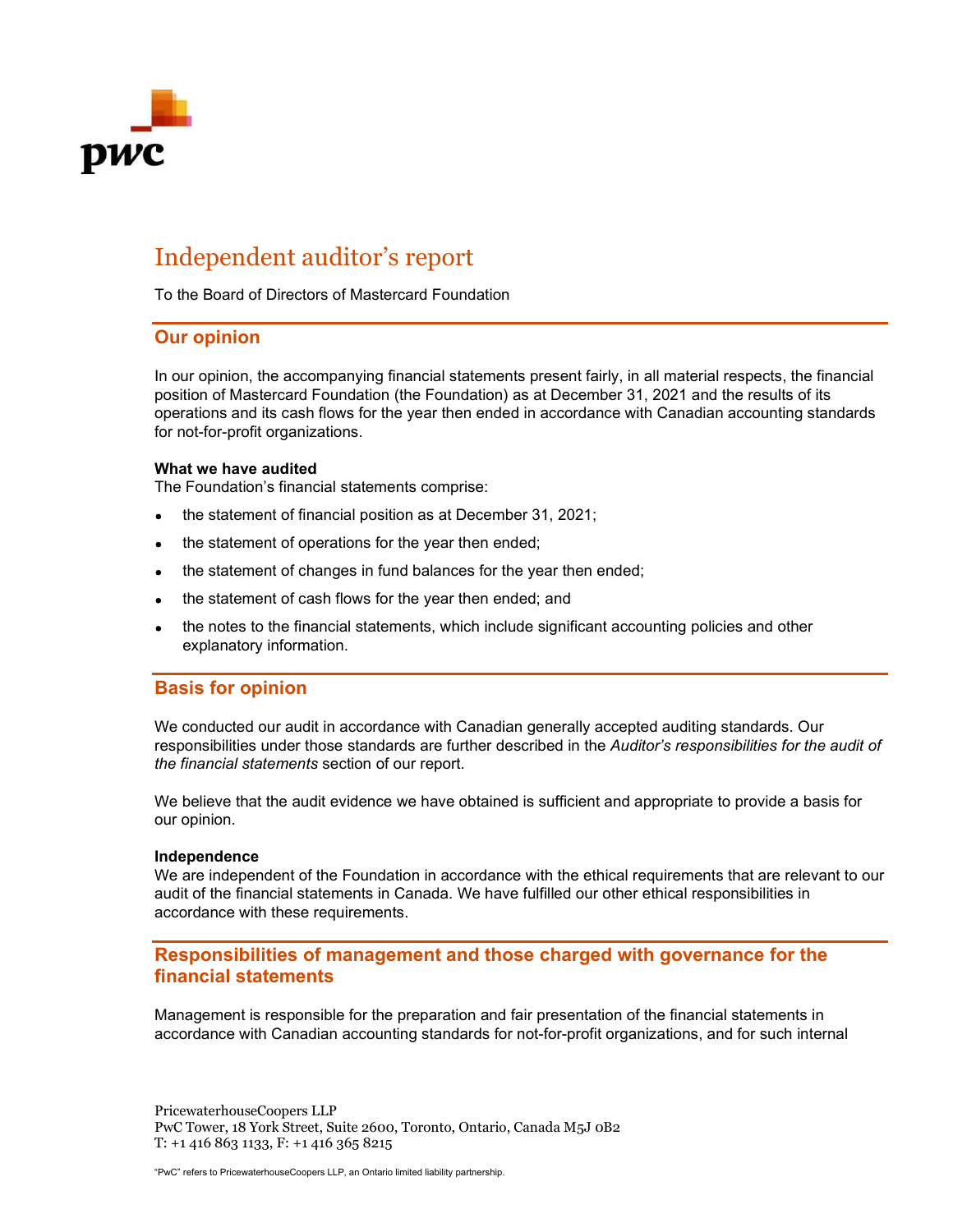

control as management determines is necessary to enable the preparation of financial statements that are free from material misstatement, whether due to fraud or error.

In preparing the financial statements, management is responsible for assessing the Foundation's ability to continue as a going concern, disclosing, as applicable, matters related to going concern and using the going concern basis of accounting unless management either intends to liquidate the Foundation or to cease operations, or has no realistic alternative but to do so.

Those charged with governance are responsible for overseeing the Foundation's financial reporting process.

### Auditor's responsibilities for the audit of the financial statements

Our objectives are to obtain reasonable assurance about whether the financial statements as a whole are free from material misstatement, whether due to fraud or error, and to issue an auditor's report that includes our opinion. Reasonable assurance is a high level of assurance, but is not a guarantee that an audit conducted in accordance with Canadian generally accepted auditing standards will always detect a material misstatement when it exists. Misstatements can arise from fraud or error and are considered material if, individually or in the aggregate, they could reasonably be expected to influence the economic decisions of users taken on the basis of these financial statements.

As part of an audit in accordance with Canadian generally accepted auditing standards, we exercise professional judgment and maintain professional skepticism throughout the audit. We also:

- Identify and assess the risks of material misstatement of the financial statements, whether due to fraud or error, design and perform audit procedures responsive to those risks, and obtain audit evidence that is sufficient and appropriate to provide a basis for our opinion. The risk of not detecting a material misstatement resulting from fraud is higher than for one resulting from error, as fraud may involve collusion, forgery, intentional omissions, misrepresentations, or the override of internal control.
- Obtain an understanding of internal control relevant to the audit in order to design audit procedures that are appropriate in the circumstances, but not for the purpose of expressing an opinion on the effectiveness of the Foundation's internal control.
- Evaluate the appropriateness of accounting policies used and the reasonableness of accounting estimates and related disclosures made by management.
- Conclude on the appropriateness of management's use of the going concern basis of accounting and, based on the audit evidence obtained, whether a material uncertainty exists related to events or conditions that may cast significant doubt on the Foundation's ability to continue as a going concern. If we conclude that a material uncertainty exists, we are required to draw attention in our auditor's report to the related disclosures in the financial statements or, if such disclosures are inadequate, to modify our opinion. Our conclusions are based on the audit evidence obtained up to the date of our auditor's report. However, future events or conditions may cause the Foundation to cease to continue as a going concern.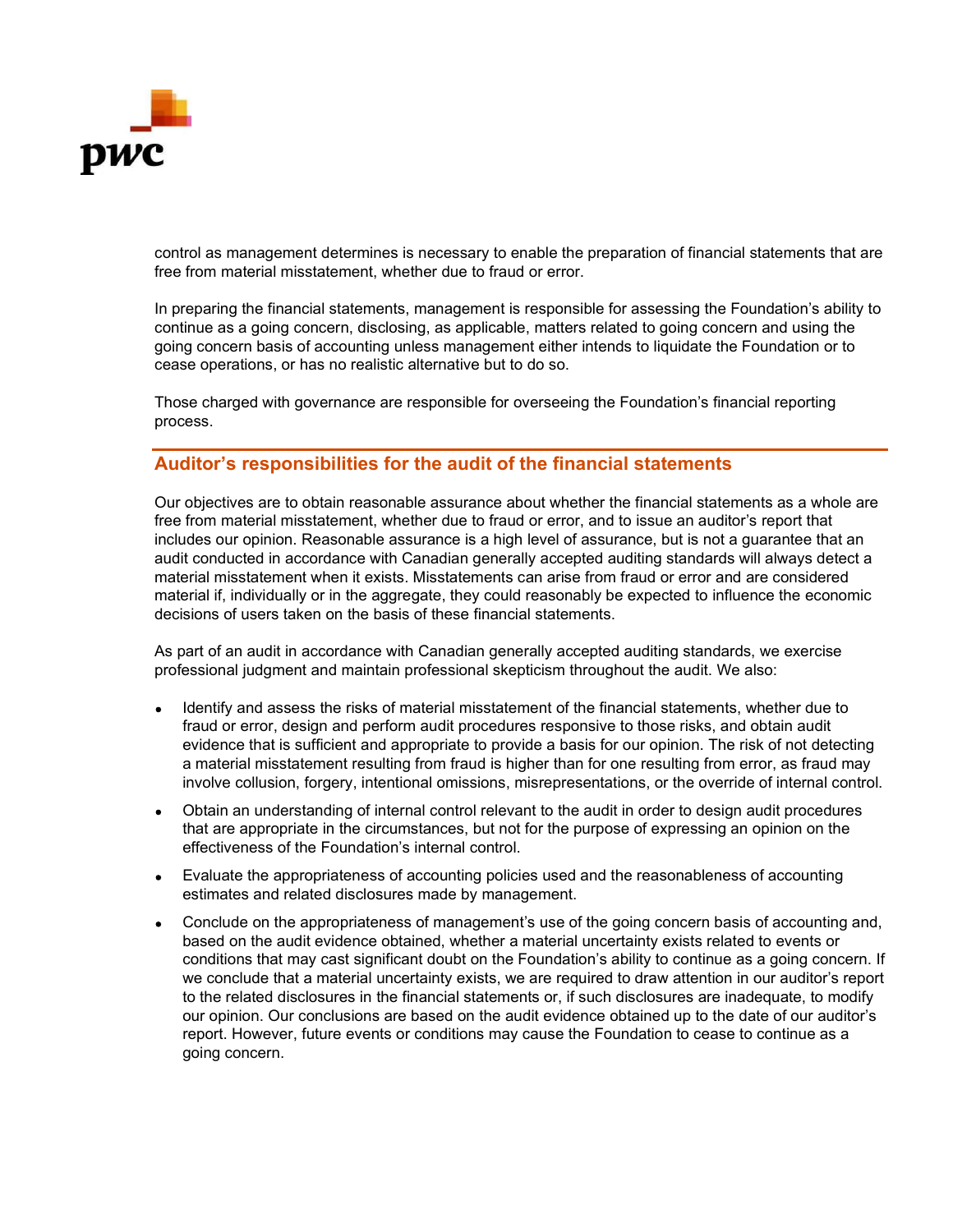

Evaluate the overall presentation, structure and content of the financial statements, including the disclosures, and whether the financial statements represent the underlying transactions and events in a manner that achieves fair presentation. raluate the overall presentation, structure and content of the financial statem<br>closures, and whether the financial statements represent the underlying tra<br>manner that achieves fair presentation.<br>mmunicate with those charg

We communicate with those charged with governance regarding, among other matters, the planned scope and timing of the audit and significant audit findings, including any significant deficiencies in internal control that we identify during our audit.

Chartered Professional Accountants, Licensed Public Accountants

Toronto, Ontario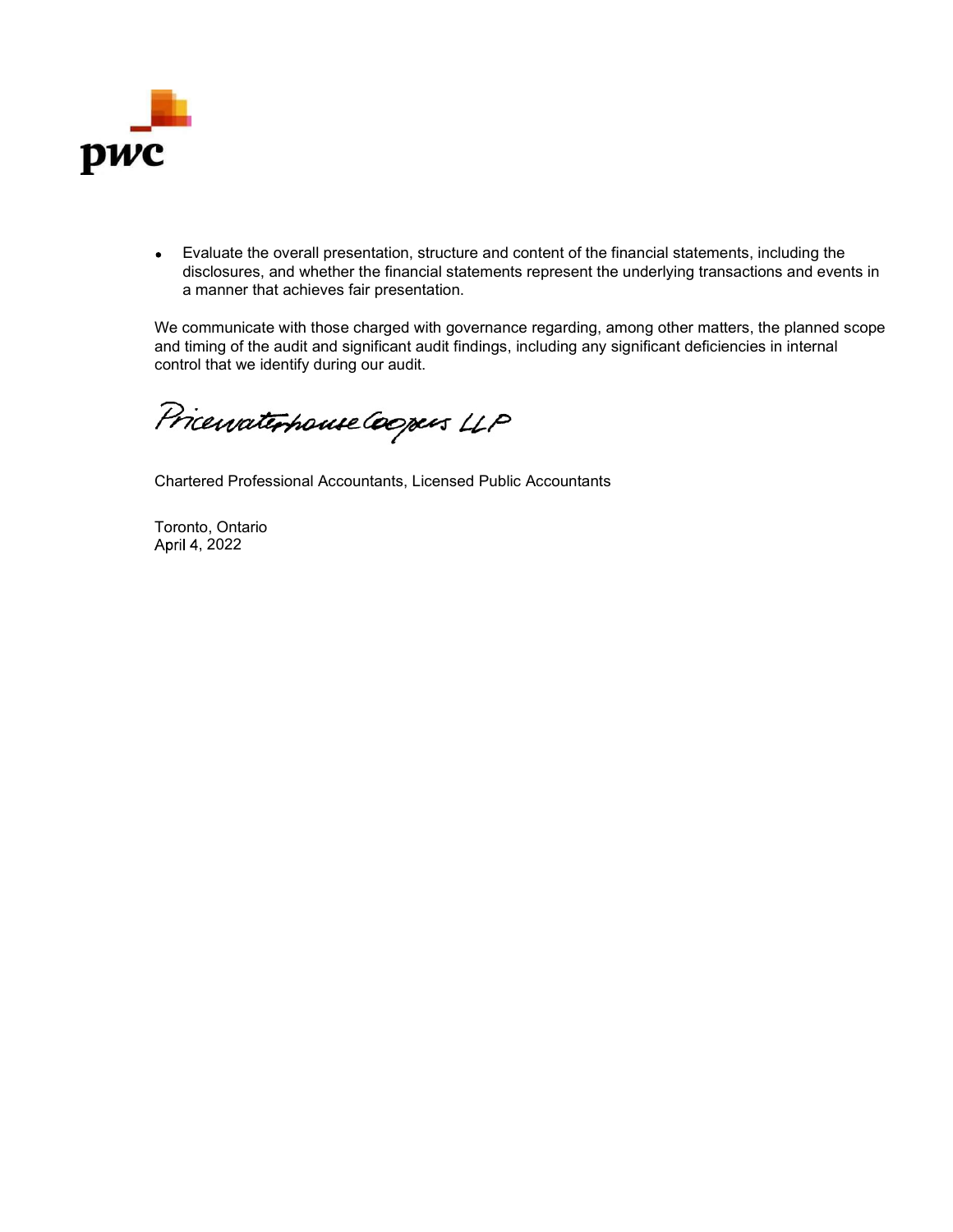Statement of Financial Position

As at December 31, 2021

(expressed in thousands of US dollars)

|                                                                                                                               |                              |                                 | 2021                      | 2020                      |
|-------------------------------------------------------------------------------------------------------------------------------|------------------------------|---------------------------------|---------------------------|---------------------------|
|                                                                                                                               | <b>General</b><br>fund<br>\$ | <b>Restricted</b><br>fund<br>\$ | <b>Total</b><br>S         | <b>Total</b><br>S         |
| <b>Assets</b>                                                                                                                 |                              |                                 |                           |                           |
| <b>Current assets</b><br>Cash and cash equivalents<br>Prepaid expenses and sundry assets<br>Government remittances receivable | 111,223<br>4,483<br>1,072    |                                 | 111,223<br>4,483<br>1,072 | 112,096<br>3,228<br>2,217 |
|                                                                                                                               | 116,778                      |                                 | 116,778                   | 117,541                   |
| <b>Investment in Mastercard</b><br>Incorporated shares (note 3)                                                               |                              | 30,677,002                      | 30,677,002                | 31,355,848                |
| <b>Property and equipment (note 4)</b>                                                                                        | 3,461                        |                                 | 3,461                     | 3,120                     |
| Intangible assets (note 5)                                                                                                    | 1,706                        |                                 | 1,706                     | 896                       |
|                                                                                                                               | 121,945                      | 30,677,002                      | 30,798,947                | 31,477,405                |
| <b>Liabilities</b>                                                                                                            |                              |                                 |                           |                           |
| <b>Current liabilities</b><br>Accounts payable and accrued<br>liabilities                                                     | 9,407                        |                                 | 9,407                     | 5,945                     |
|                                                                                                                               | 9,407                        |                                 | 9,407                     | 5,945                     |
| <b>Fund Balances</b>                                                                                                          |                              |                                 |                           |                           |
| <b>General fund</b>                                                                                                           | 112,538                      |                                 | 112,538                   | 115,612                   |
| <b>Restricted fund</b>                                                                                                        |                              | 30,677,002                      | 30,677,002                | 31,355,848                |
|                                                                                                                               | 112,538                      | 30,677,002                      | 30,789,540                | 31,471,460                |
|                                                                                                                               | 121,945                      | 30,677,002                      | 30,798,947                | 31,477,405                |
|                                                                                                                               |                              |                                 |                           |                           |

Commitments (note 12)

Approved by the Board of Directors \_\_\_\_\_\_\_\_\_\_\_\_\_\_\_\_\_\_\_\_\_\_\_\_\_\_\_\_\_\_\_\_\_\_\_ Director

The accompanying notes are an integral part of these financial statements.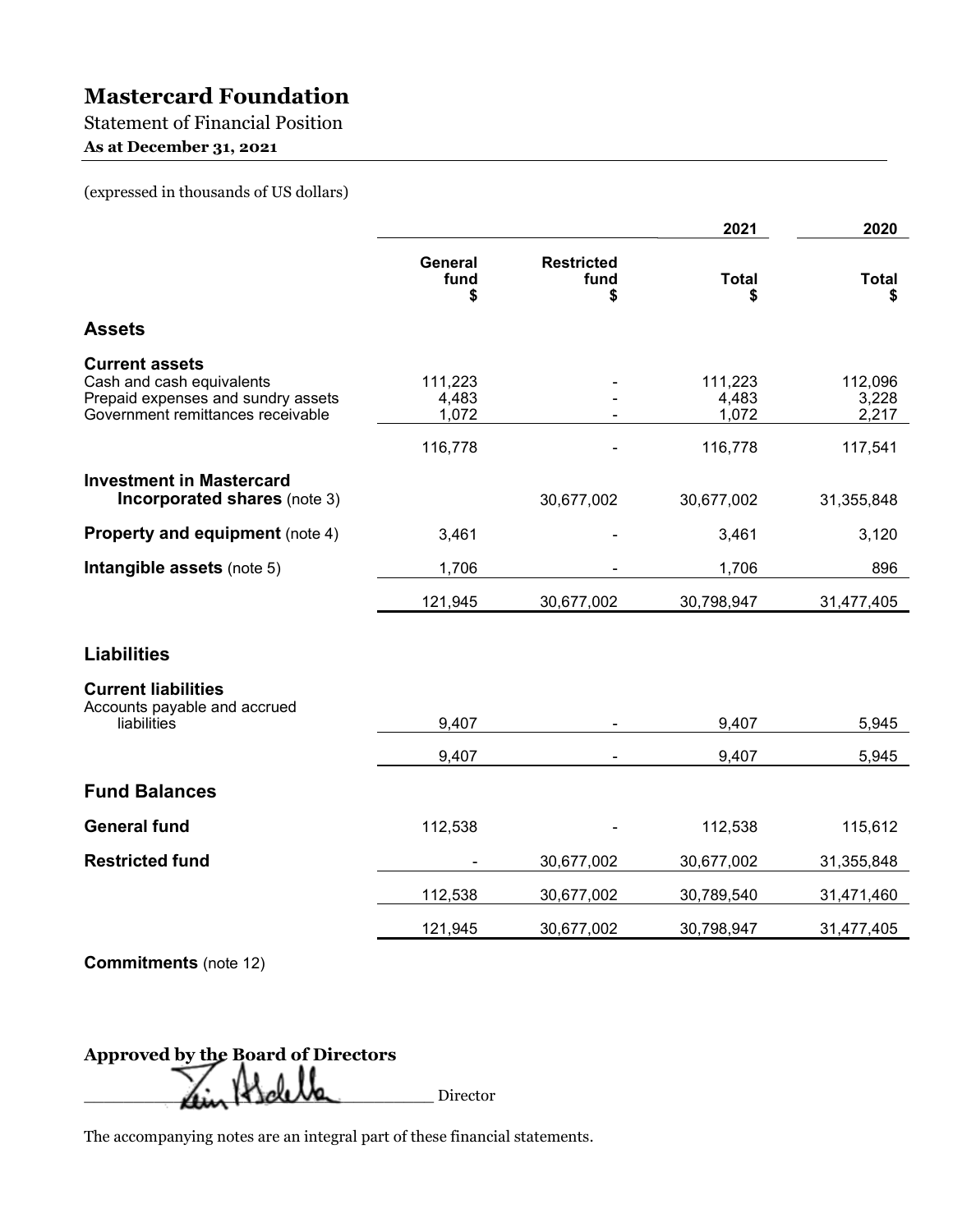## Statement of Operations For the year ended December 31, 2021

(expressed in thousands of US dollars)

|                       |                                           | 2021              | 2020                                      |
|-----------------------|-------------------------------------------|-------------------|-------------------------------------------|
| General<br>fund<br>\$ | <b>Restricted</b><br>fund<br>S            | <b>Total</b><br>S | <b>Total</b><br>S                         |
|                       |                                           |                   |                                           |
|                       |                                           |                   |                                           |
|                       |                                           |                   | 4,652,406                                 |
|                       |                                           |                   | 178,773                                   |
| 236                   |                                           | 236               | 214                                       |
| 422,732               | 391,303                                   | 814,035           | 4,831,393                                 |
|                       |                                           |                   |                                           |
|                       |                                           |                   | 886,697                                   |
|                       |                                           |                   | 30,244                                    |
| 30,627                |                                           | 30,627            | 31,247                                    |
| ,495,955              |                                           | 1,495,955         | 948,188                                   |
|                       |                                           |                   |                                           |
| (1,073,223)           | 391,303                                   | (681, 920)        | 3,883,205                                 |
|                       | 230,731<br>191,765<br>1,395,180<br>70,148 | 391,303           | 622,034<br>191,765<br>1,395,180<br>70,148 |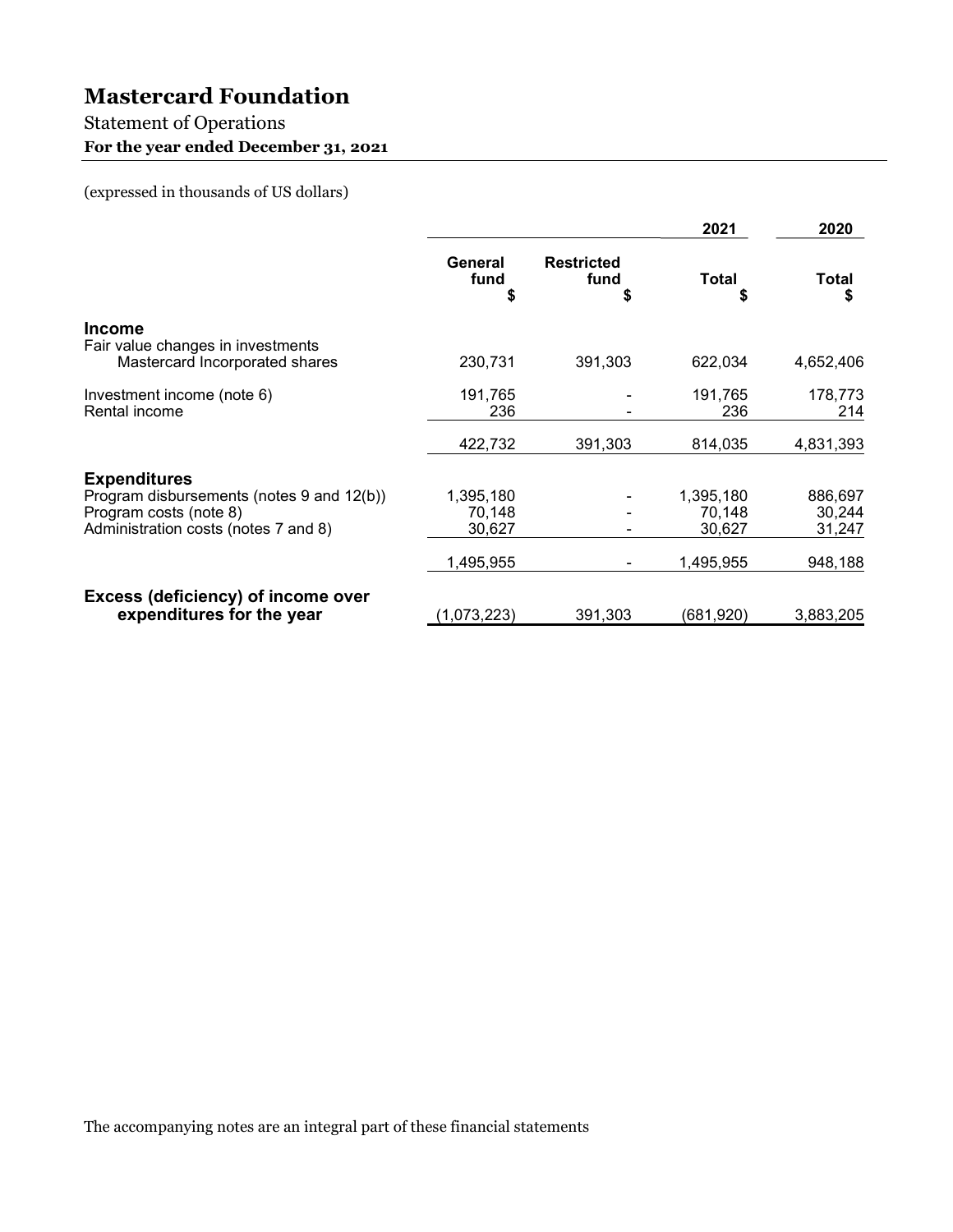## Statement of Changes in Fund Balances

For the year ended December 31, 2021

(expressed in thousands of US dollars)

|                                                                                       | <b>General fund</b>      |                           |            |
|---------------------------------------------------------------------------------------|--------------------------|---------------------------|------------|
|                                                                                       | <b>Unrestricted</b><br>J | <b>Restricted</b><br>fund | Total<br>S |
| Balance - December 31, 2019                                                           | 30,088                   | 27,558,167                | 27,588,255 |
| Excess (deficiency) of income over expenditures for<br>the year<br>Interfund transfer | (590, 948)<br>676,472    | 4,474,153<br>(676, 472)   | 3,883,205  |
| Balance - December 31, 2020                                                           | 115,612                  | 31,355,848                | 31,471,460 |
| Excess (deficiency) of income over expenditures for<br>the year<br>Interfund transfer | (1,073,223)<br>1,070,149 | 391,303<br>(1,070,149)    | (681,920)  |
| Balance - December 31, 2021                                                           | 112,538                  | 30,677,002                | 30,789,540 |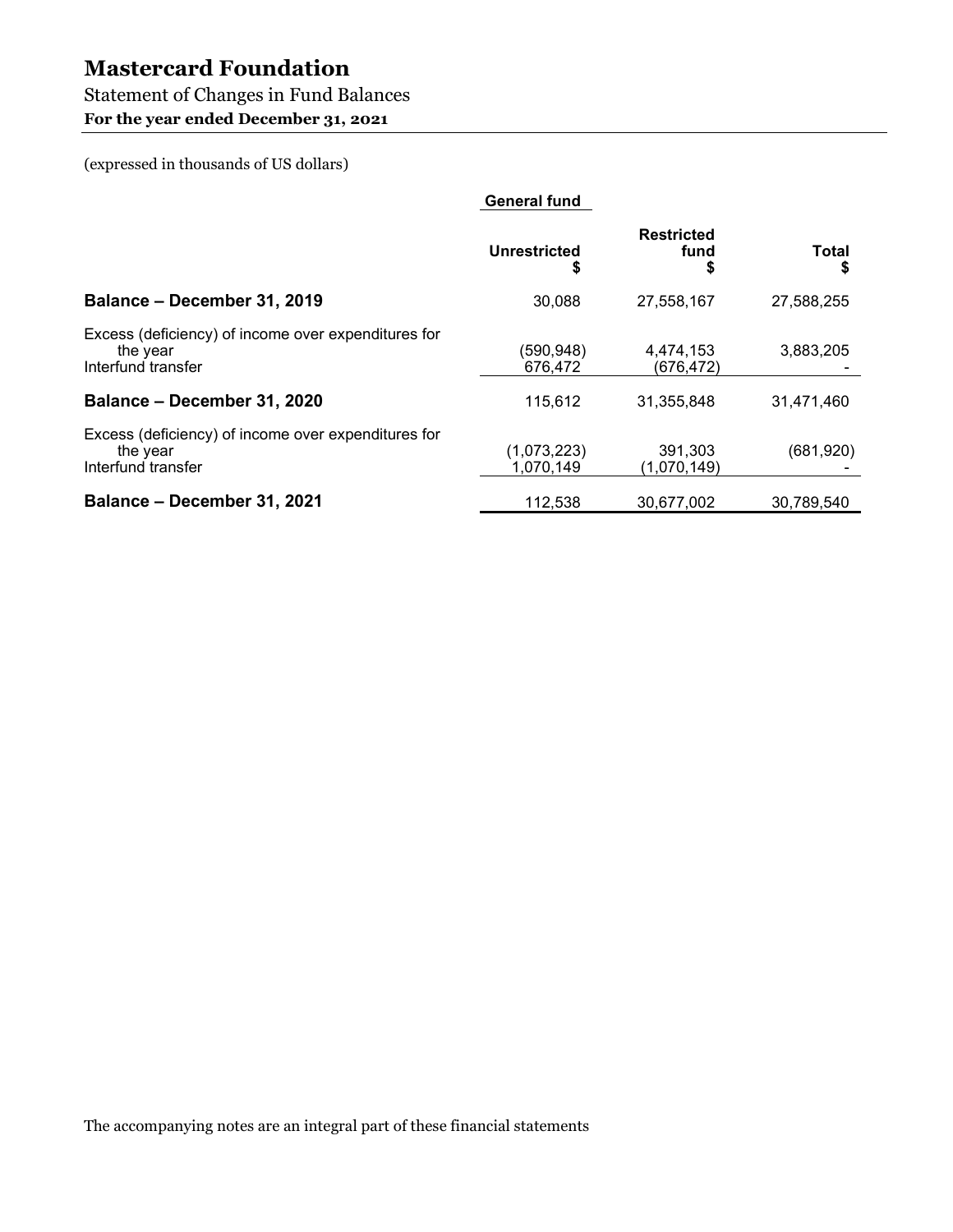## Statement of Cash Flows

As at December 31, 2021

(expressed in thousands of US dollars)

|                                                                                                                  | 2021          | 2020        |
|------------------------------------------------------------------------------------------------------------------|---------------|-------------|
| Cash provided by (used in)                                                                                       |               |             |
| <b>Operating activities</b>                                                                                      |               |             |
| Excess of income over expenditures for the year<br>Items not affecting cash<br>Fair value changes in investments | (681,920)     | 3,883,205   |
| Mastercard Incorporated shares                                                                                   | (622, 034)    | (4,652,406) |
| Amortization of property and equipment                                                                           | 744           | 699         |
| Amortization of intangible assets                                                                                | 157           | 224         |
| Changes in non-cash operating items<br>Prepaid expenses and sundry assets                                        | (1,255)       | 977         |
| Government remittances receivable                                                                                | 1,145         | (369)       |
| Accounts payable and accrued liabilities                                                                         | 3,462         | (4, 714)    |
|                                                                                                                  |               |             |
|                                                                                                                  | (1, 299, 701) | (772, 384)  |
| <b>Investing activities</b>                                                                                      |               |             |
| Purchase of property and equipment                                                                               | (1,085)       | (386)       |
| Purchase of intangible assets                                                                                    | (967)         | (521)       |
| Proceeds from sale of Mastercard Incorporated shares                                                             | 1,300,880     | 854,725     |
|                                                                                                                  | 1,298,828     | 853,818     |
| Increase (decrease) in cash and cash equivalents during the                                                      |               |             |
| year                                                                                                             | (873)         | 81,434      |
| Cash and cash equivalents - Beginning of year                                                                    | 112,096       | 30,662      |
| Cash and cash equivalents - End of year                                                                          | 111,223       | 112,096     |

The accompanying notes are an integral part of these financial statements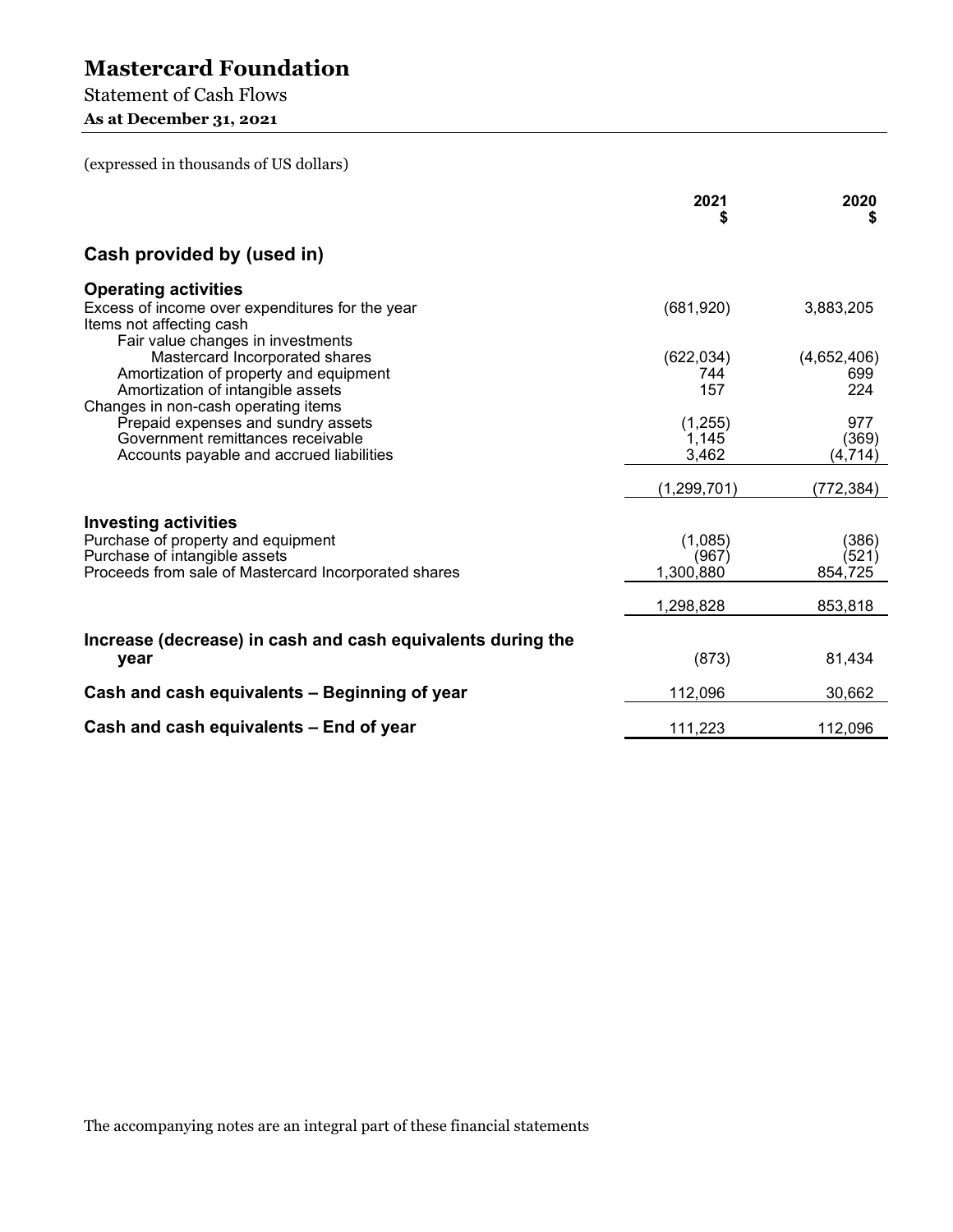Notes to Financial Statements December 31, 2021

(expressed in thousands of US dollars)

**Mastercard Foundation**<br>
Notes to Financial Statements<br>
December 31, 2021<br>
(expressed in thousands of US dollars)<br> **1** Nature of organization<br>
Mastercard Foundation, formerly known as The MasterCard Foundation (t<br>
under th Mastercard Foundation, formerly known as The MasterCard Foundation (the Foundation), was incorporated under the Canada Corporations Act by letters patent on October 28, 2005 as a corporation without share capital and was legally continued under the Canada Not-for-Profit Corporations Act on October 1, 2014. The Foundation is an independent, private foundation established through a gift of Mastercard Incorporated shares (note 3) in May 2006. The Foundation's mission is to advance youth education and promote financial inclusion for financially disadvantaged persons and communities. It works almost exclusively in Africa.

The Foundation is registered under the Income Tax Act (Canada) (the Act) effective April 18, 2006 and, as such, is exempt from Canadian income taxes and is able to issue donation receipts for income tax purposes under registration number 817387277 RR 0001.

The Foundation has tax exempt status in the United States under Section 501(a) of the Internal Revenue Code, as a 501(c)(4) organization, effective from the date of its formation in 2005.

The Foundation has Foreign Company Registration in Rwanda from the Rwanda Development Board effective June 29, 2017.

The Foundation obtained External Company registration under the Companies Act, 1963 (Act 179) from the Republic of Ghana on May 17, 2018.

The Foundation obtained Foreign Company (branch) registration on August 15, 2018, under Section 23 of the Company Act 2008 from the Commissioner of Companies and Intellectual Property Commission of South Africa.

The Foundation was established as a Foreign Company Registered (branch) in Kenya under the Companies Act 2015 on March 12, 2019.

The Foundation obtained External Company (branch) registration on May 24, 2019, under the Companies Act 2012 from the Republic of Uganda.

The Foundation was registered effective July 12, 2019, as a Foreign Civil Society Organization in Ethiopia under the Civil Society Organizations Proclamation No. 1113/2019, Article 57(1).

The Foundation signed a Headquarters Agreement with the government of Senegal on September 23, 2019, which provides the Foundation with legal status to operate.

The Foundation signed a Cooperation Agreement with the government of the Federal Republic of Nigeria on June 29, 2021, which provides the foundation with legal status to operate.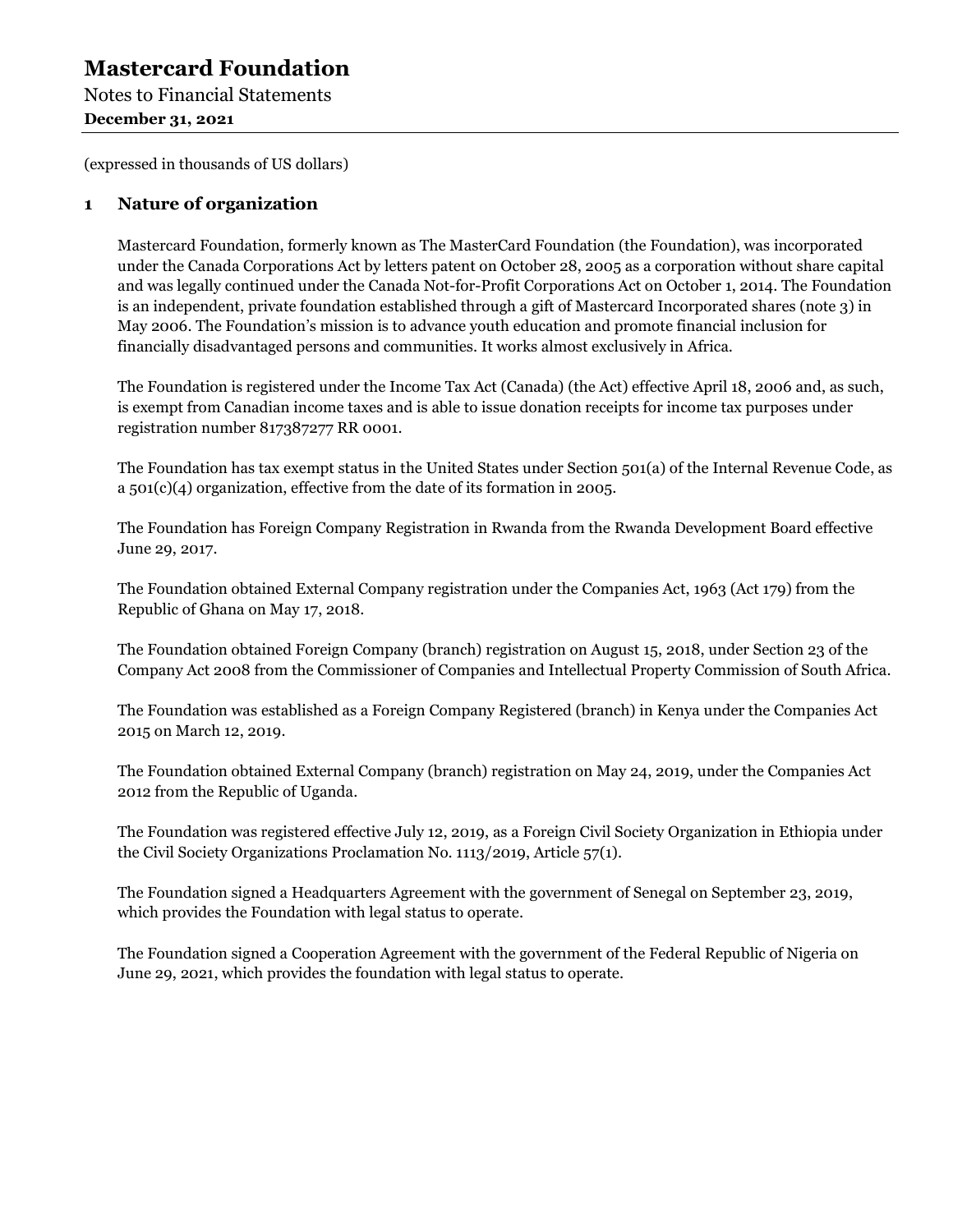Notes to Financial Statements December 31, 2021

(expressed in thousands of US dollars)

Mastercard Foundation<br>
Notes to Financial Statements<br>
December 31, 2021<br>
(expressed in thousands of US dollars)<br>
2 Summary of significant accounting policies<br>
The financial statements of the Foundation have been prepared i The financial statements of the Foundation have been prepared in accordance with Canadian accounting standards for not-for-profit organizations (ASNPO) with all amounts reported in US dollars, the Foundation's functional currency. The accrual basis of accounting is used for reporting all income and expenditures.

### Fund accounting

The Foundation follows the restricted fund method of accounting for contributions. It ensures, as part of its fiduciary responsibilities, that all funds received with a restricted purpose are expended for the purpose for which they were provided. The financial statements include the following funds:

- The restricted fund represents the investment in Mastercard Incorporated shares, which are subject to  $\bullet$ disposition restrictions by the donor as further explained in note 3.
- $\bullet$ The general fund consists of unrestricted amounts, which are available to the Foundation for charitable and operational disbursement purposes and the Foundation's investment in property and equipment.

The Foundation transfers amounts from the restricted fund to the general fund to assist with charitable and operational disbursements, and additional investment in property and equipment. Amounts are transferred at fair value.

### Income recognition

Investment income represents dividends and interest. Dividends are recognized at the ex-dividend date and interest is recognized as earned. Dividends earned on restricted investments are not restricted.

Investment transactions are accounted for on a trade date basis. Changes in fair value on investments are recorded in the statement of operations. Changes in fair value of restricted investments are restricted.

### Program commitments and disbursements

Where program funding has been approved, such amounts are disclosed as commitments. Disbursements to conduct program activities require execution of a contract between the Foundation and qualified donees or other third parties. Disbursements are recorded as expenditures in the year in which they are paid out. Disbursements for multi-year funding are based on a schedule of payments and are disbursed when specified performance criteria are met.

### Cash and cash equivalents

Cash and cash equivalents include cash and any short-term investments with a maturity of three months or less from the original date of purchase.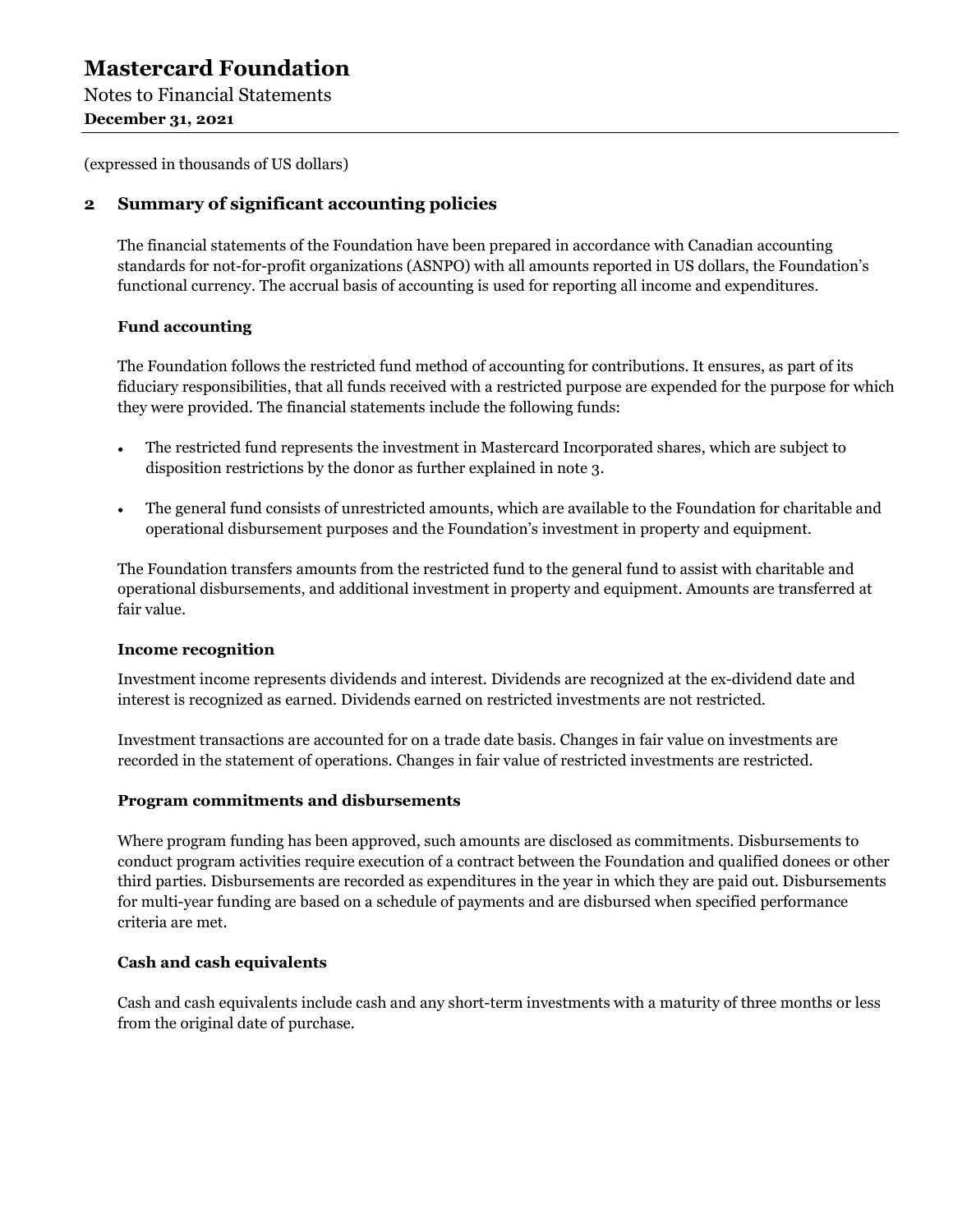December 31, 2021

(expressed in thousands of US dollars)

#### Portfolio investments

Portfolio investments are held from time to time and are recorded at fair value. Investments are made in accordance with the Foundation's investment policy. All investments are held in liquid securities.

#### Investments in Mastercard Incorporated shares

Investments in Mastercard Incorporated shares are recorded at fair value. Fair value is determined based on the appraised fair value of the shares, generally at the closing bid price, less an estimated discount rate to reflect the restricted nature of the shares (note 3); such discount rate is determined by an independent appraiser each year. The valuation discount rate used as at December 31, 2021 was  $19\%$  (2020 – 19.5%).

#### Property and equipment

Property and equipment are stated at cost less accumulated amortization. Amortization is determined using the straight-line method over the estimated useful lives as follows:

| Leasehold improvements | term of lease |  |
|------------------------|---------------|--|
| Furniture and fixtures | ten years     |  |
| Computers              | three years   |  |
| Other                  | five vears    |  |

The Foundation reviews the carrying amounts of its property and equipment regularly. If the property and equipment no longer have any long-term service potential to the Foundation, the excess of the net carrying amount over any residual value is recognized as an expense in the statement of operations.

#### Intangible assets

Intangible assets are recorded at cost and mainly consist of computer software which is amortized on a straightline basis over two years.

#### Program costs

Program costs are operating expenses associated with charitable giving activities.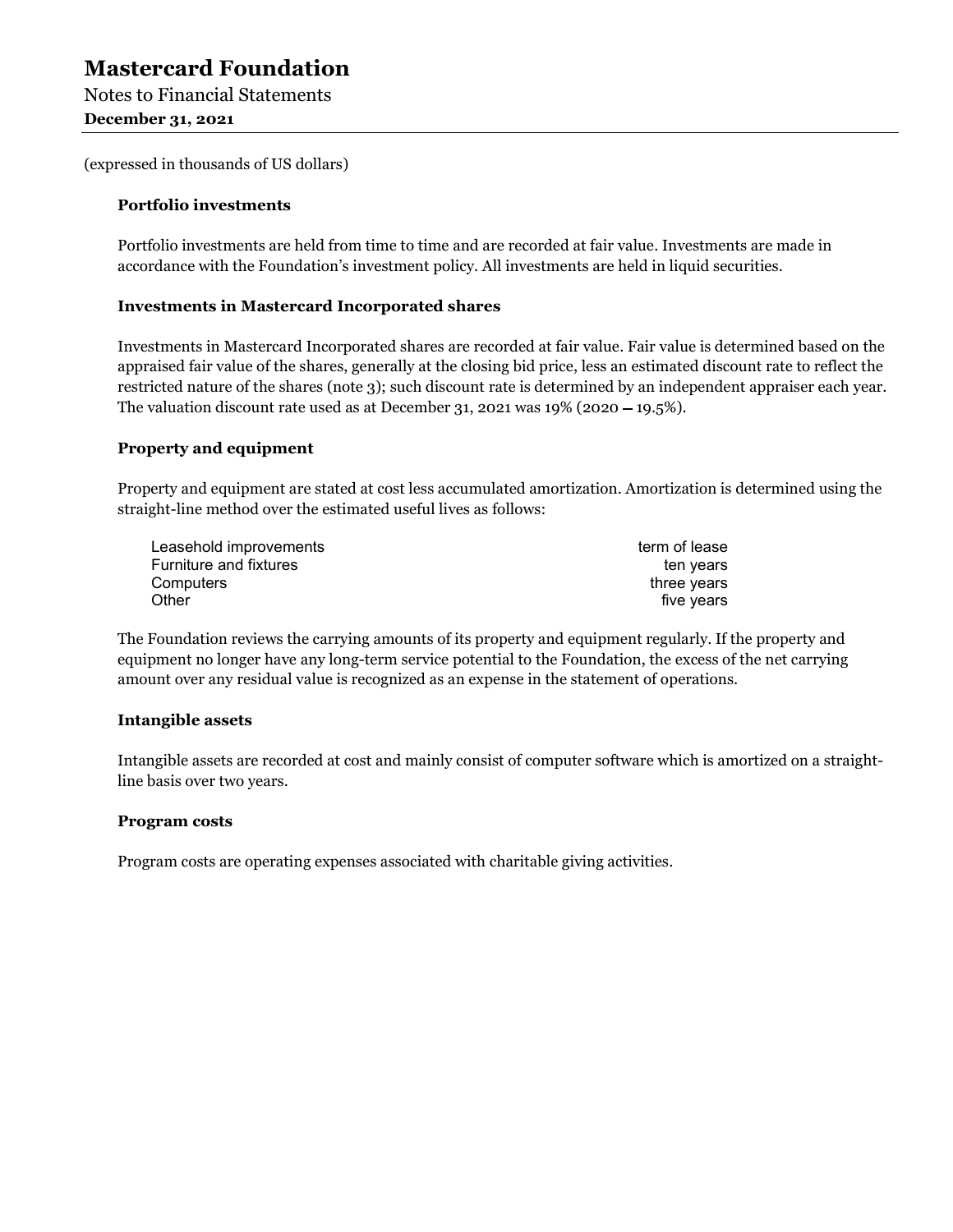Notes to Financial Statements December 31, 2021

(expressed in thousands of US dollars)

### Allocation of expenses

The Foundation engages in financial inclusion and youth learning programs. Program costs include personnel, legal and other costs directly related to the programs. The Foundation also incurs other costs related to personnel, premises and other expenditures for the administration of the programs. Some of these costs are allocated to program costs, such as payroll and personnel related costs, which have been allocated based on an estimate of time spent and effort expended on program related activities. Occupancy costs have been allocated to programs based on the percentage of time spent and effort expended by employees occupying those premises on program related activities.

### Foreign exchange translation

Income and expenditures denominated in foreign currencies are translated into US dollars at the previous month's closing exchange rate. Assets and liabilities denominated in foreign currencies are translated at the yearend date. Foreign exchange gains and losses are included with administration costs in the statement of operations.

### Financial assets and liabilities

The Foundation initially measures cash and cash equivalents, government remittances receivable and accounts payable and accrued liabilities at fair value and subsequently at amortized cost.

The Foundation measures its portfolio investments and investment in Mastercard Incorporated shares on the statement of financial position at fair value, with changes in fair value recorded in the statement of operations. Transaction costs associated with the acquisition and disposal of the portfolio investments and investment in Mastercard Incorporated shares are expensed as incurred.

### Use of estimates

The preparation of financial statements in accordance with ASNPO requires management to make estimates and assumptions that affect the reported amounts of assets and liabilities and the disclosure of contingencies at the date of the financial statements and the income and expenditures during the reporting period. Significant estimates are used in determining the discount rate used in the valuation of the Mastercard Incorporated Shares. Estimates are also used for determining the allocation of expenditures, accruals and the useful lives of property and equipment and intangible assets. Actual results could differ from these estimates. operations.<br> **Financial assets and liabilities**<br>
The Foundation initially measures cash and cash equivalents, government remi<br>
payable and accrued liabilities at fair value and subsequently at amortized cost.<br>
The Foundat

|                                                                                                           | 2021       | 2020       |  |
|-----------------------------------------------------------------------------------------------------------|------------|------------|--|
| 105,401,431 Class A Mastercard Incorporated restricted shares -<br>gifted shares $(2020 - 109, 125, 803)$ | 30,677,002 | 31,355,848 |  |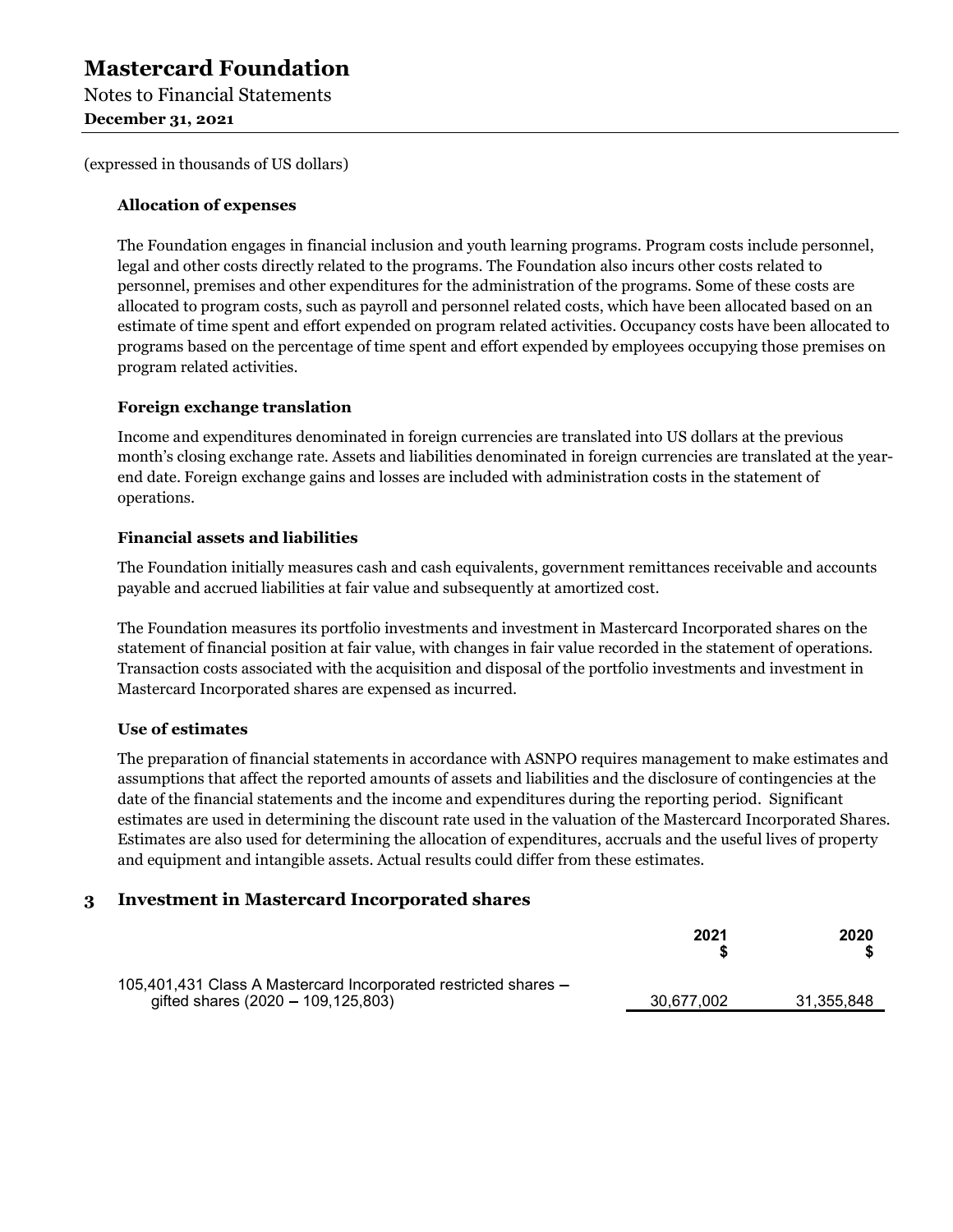Notes to Financial Statements

December 31, 2021

(expressed in thousands of US dollars)

Under the deed of gift with Mastercard Incorporated, the Foundation is subject to a period of limited alienation that is effective until April 30, 2027. During this limited alienation period, the Foundation can only dispose of its Mastercard Incorporated shares to satisfy its disbursement quota (see note 11) and operating expenses. After this limited alienation period (May 1, 2027), the Foundation may dispose of the shares at its discretion, in an orderly and structured manner so as not to unreasonably disrupt the market for Mastercard Incorporated's shares. Furthermore, the balance of the gift on the commencement of the unlimited alienation period is required to be divided into two funds, namely, the Perpetual Endowment Fund (the capital is to be held in perpetuity; the income is to be disbursed to satisfy the charitable purpose of the gift) and the Remaining Fund (to be disbursed in its entirety within the first ten years of the unlimited alienation period), with allocation between the funds being based on the deed of gift. In September 2019, the Board of Directors invoked its rights under the deed of gift to remove the ten-year spend down requirement for the Remaining Fund and will disburse the funds at the discretion of the Board of Directors. **Mastercard Foundation**<br>
Notes to Financial Statements<br>
December 31, 2021<br>
(expressed in thousands of US dollars)<br>
Under the deed of gift with Mastercard Incorporated, the Foundation is su<br>
that is effective until April 3

| 4 | <b>Property and equipment</b>                                                                                                                                  |                         |                                    |                       |                     |
|---|----------------------------------------------------------------------------------------------------------------------------------------------------------------|-------------------------|------------------------------------|-----------------------|---------------------|
|   |                                                                                                                                                                | Cost                    | <b>Accumulated</b><br>amortization | 2021<br><b>Net</b>    | 2020<br><b>Net</b>  |
|   | Leasehold improvements<br>Computers and other<br><b>Furniture and fixtures</b>                                                                                 | 3,891<br>1,451<br>1,212 | 2,320<br>256<br>517                | 1,571<br>1,195<br>695 | 2,005<br>299<br>816 |
|   |                                                                                                                                                                | 6,554                   | 3,093                              | 3,461                 | 3,120               |
| 5 | During fiscal 2021, the Foundation wrote off $$48 (2020 - $82)$ in property and equipment and related<br>accumulated amortization.<br><b>Intangible assets</b> |                         |                                    |                       |                     |
|   |                                                                                                                                                                |                         |                                    | 2021                  | 2020<br>S           |
|   |                                                                                                                                                                |                         |                                    |                       |                     |

|   | <b>OUTINATORY AND VITOR</b><br><b>Furniture and fixtures</b>                                                                                                                             | י טד, י<br>1,212 | ∼∽<br>517 | ,,, , ,<br>695 | ∸∽<br>816  |
|---|------------------------------------------------------------------------------------------------------------------------------------------------------------------------------------------|------------------|-----------|----------------|------------|
|   |                                                                                                                                                                                          | 6,554            | 3,093     | 3,461          | 3,120      |
|   | During fiscal 2021, the Foundation wrote off $48(2020 - 882)$ in property and equipment and related<br>accumulated amortization.                                                         |                  |           |                |            |
| 5 | <b>Intangible assets</b>                                                                                                                                                                 |                  |           |                |            |
|   |                                                                                                                                                                                          |                  |           | 2021           | 2020<br>S  |
|   | Computer software – net of accumulated amortization of \$50 (2020 –<br>\$127)<br>Other                                                                                                   |                  |           | 1,439<br>267   | 564<br>332 |
|   |                                                                                                                                                                                          |                  |           | 1,706          | 896        |
|   | During fiscal 2021, the Foundation wrote off \$557 (2020 - \$85) in intangible assets and related accumulated<br>amortization.                                                           |                  |           |                |            |
| 6 | <b>Investment income</b>                                                                                                                                                                 |                  |           |                |            |
|   | Included in the general fund's investment income of \$191,765 (2020 - \$178,773) is dividend income of \$189,856<br>$(2020 - $177,268)$ and interest income of \$1,909 (2020 - \$1,505). |                  |           |                |            |
|   |                                                                                                                                                                                          |                  |           |                |            |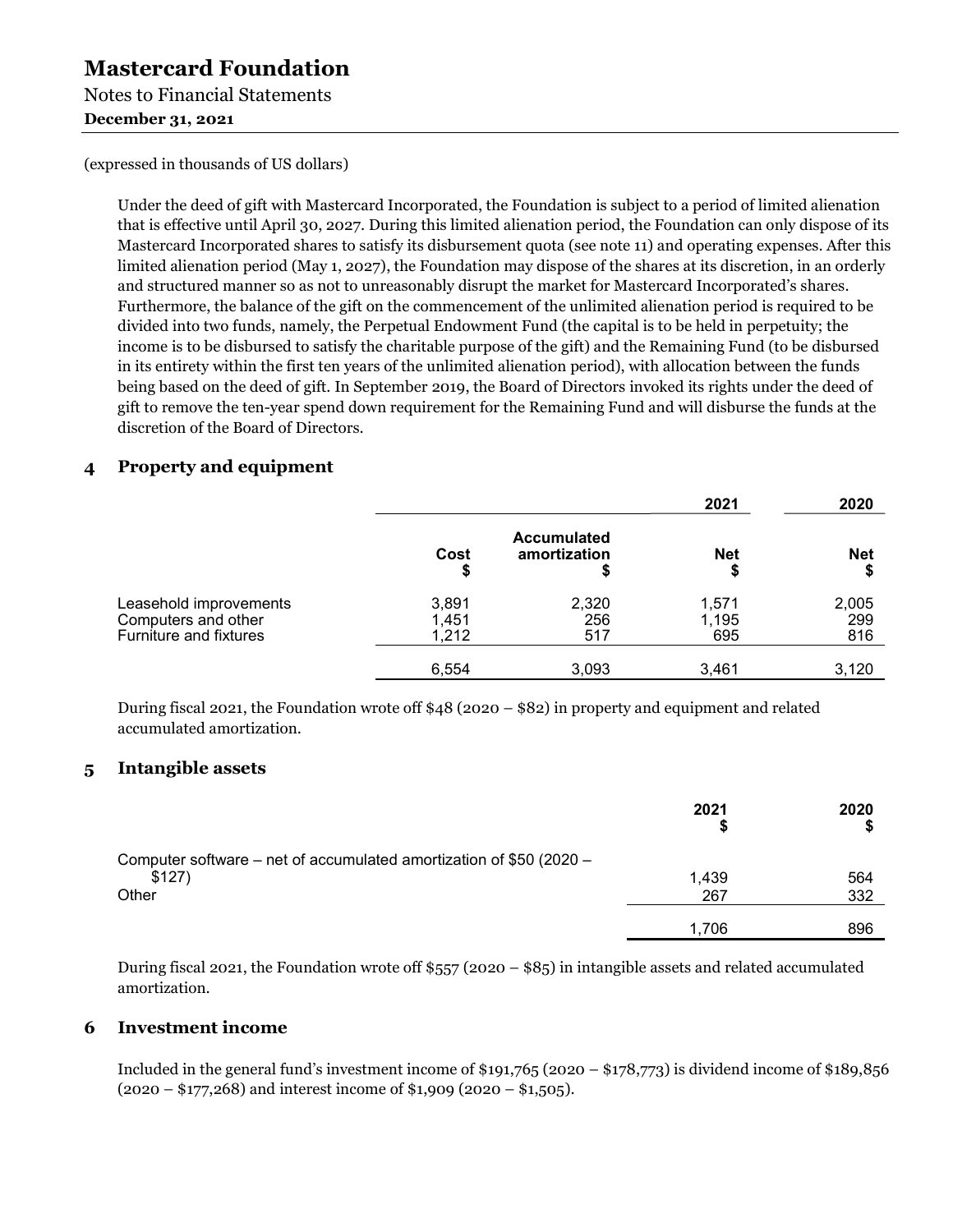### December 31, 2021

| <b>Notes to Financial Statements</b>                                                                                                      |                                   |                                 |
|-------------------------------------------------------------------------------------------------------------------------------------------|-----------------------------------|---------------------------------|
| <b>December 31, 2021</b>                                                                                                                  |                                   |                                 |
| (expressed in thousands of US dollars)                                                                                                    |                                   |                                 |
| <b>Administration costs</b><br>7                                                                                                          |                                   |                                 |
|                                                                                                                                           | 2021<br>\$                        | 2020<br>\$                      |
| Payroll and personnel related costs<br>Professional fees                                                                                  | 11,778<br>9,780<br>5,211          | 13,924<br>6,196<br>6,655<br>814 |
| Office and other<br>Legal and audit<br>Travel<br>Occupancy<br>Amortization of property and equipment<br>Amortization of intangible assets | 1,184<br>969<br>803<br>745<br>157 | 738<br>1,997<br>699<br>224      |

### Payroll and personnel related costs

Total payroll and personnel related costs of \$36,999 (2020 – \$27,000) have been allocated to program related activities or administrative activities based on an estimate of time spent and effort expended by employees on each of the activities. \$25,221 (2020 – \$13,076) in payroll and personnel related costs has been allocated to program costs and \$11,778 (2020 – \$13,924) has been allocated to administration costs.

### Occupancy costs

The Foundation allocated the relevant portion of the occupancy costs incurred to program costs based on the percentage of time spent and effort expended by employees occupying those premises on program related activities. Occupancy costs of \$2,871 (2020 – \$3,726) have been allocated on the basis described above. \$2,068  $(2020 - $1,729)$  in occupancy costs has been allocated to program costs and \$803 (2020 – \$1,997) has been allocated to administration costs. **8 Allocation of expenses**<br> **Payroll and personnel related costs**<br>
Total payroll and personnel related costs of \$36,999 (2020 – \$27,000) has<br>
activities or administrative activities based on an estimate of time spent an<br>

The Foundation has a formal professional code of conduct in place for staff and the Board of Directors, governing conflict of interest and competitive purchasing practices. During the year, organizations affiliated with certain current members of the Board of Directors received payments for consulting services or disbursements to conduct charitable activities. Related party transactions are in the normal course of operations and are measured at the exchange amount, which is the amount of consideration established and agreed to by the related parties. The total payments included in the accounts of the Foundation related to these organizations amounted to  $$2,692 (2020 - $14,025)$  as follows: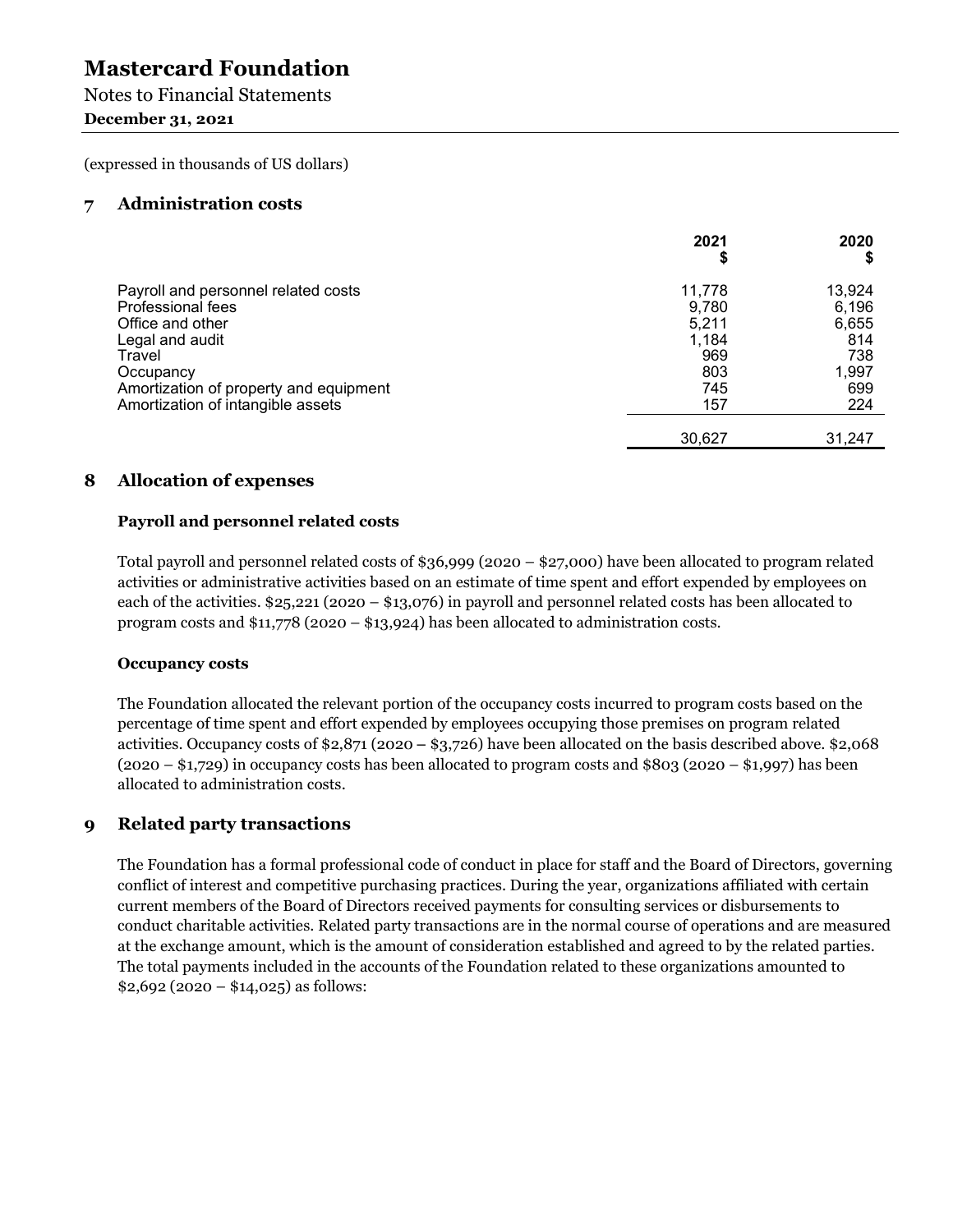### Notes to Financial Statements

### December 31, 2021

| <b>Mastercard Foundation</b>                                                                                                                                                                                                                              |              |              |
|-----------------------------------------------------------------------------------------------------------------------------------------------------------------------------------------------------------------------------------------------------------|--------------|--------------|
| <b>Notes to Financial Statements</b><br><b>December 31, 2021</b>                                                                                                                                                                                          |              |              |
| (expressed in thousands of US dollars)                                                                                                                                                                                                                    |              |              |
|                                                                                                                                                                                                                                                           | 2021         | 2020         |
| Disbursements to director affiliated organizations (2021 – one;<br>$2020 - five)$<br>Payments to director affiliated consultants (2021 - two; 2020 -                                                                                                      | 1,000        | 7,622        |
| two)<br>Directors' programs (2021 – seven; 2020 – thirteen)                                                                                                                                                                                               | 1,327<br>365 | 5,848<br>555 |
|                                                                                                                                                                                                                                                           | 2,692        | 14,025       |
| 10 Financial risk management                                                                                                                                                                                                                              |              |              |
| Financial risk management relates to the understanding and active management of risks associated with the<br>operations of the Foundation and its assets. The Foundation is exposed to market risk, which includes price,<br>currency and liquidity risk. |              |              |

### Price risk

The Foundation's investment in Mastercard Incorporated shares is subject to market risk, which includes price risk arising from market volatility.

#### Currency risk  $\bullet$

The Foundation holds cash and cash equivalent balances denominated in currencies other than its reporting currency, the US dollar. Consequently, the Foundation is exposed to the risk that the exchange rate of the US dollar relative to other currencies may change in a manner that has an adverse or beneficial effect on the reported value of the Foundation's cash and cash equivalents.

#### Liquidity risk  $\bullet$

Liquidity risk is the risk the Foundation will not be able to meet its financial obligations primarily related to program disbursements as they come due. The Foundation manages liquidity risk through regular monitoring of forecast and actual cash flows in conjunction with the determination of both the timing and amount of sales of the Mastercard Incorporated shares, which are subject to sale restrictions as disclosed in note 3.

The Foundation manages market risk by ensuring that total outstanding program commitments do not exceed 20% of the Foundation's assets.

### COVID-19 pandemic

On March 11, 2020, the World Health Organization declared the outbreak and spread of COVID-19 a global pandemic. The outbreak and continuing spread of COVID-19 and the related disruption to the worldwide economy is affecting regions in which the Foundation operates. The pandemic has impacted how the Foundation operates in these regions and has resulted in increased volatility in the fair market value of its investments. The duration of the pandemic and its effects cannot be determined with certainty, nor the extent of the financial impact, which could be material, on future financial statements.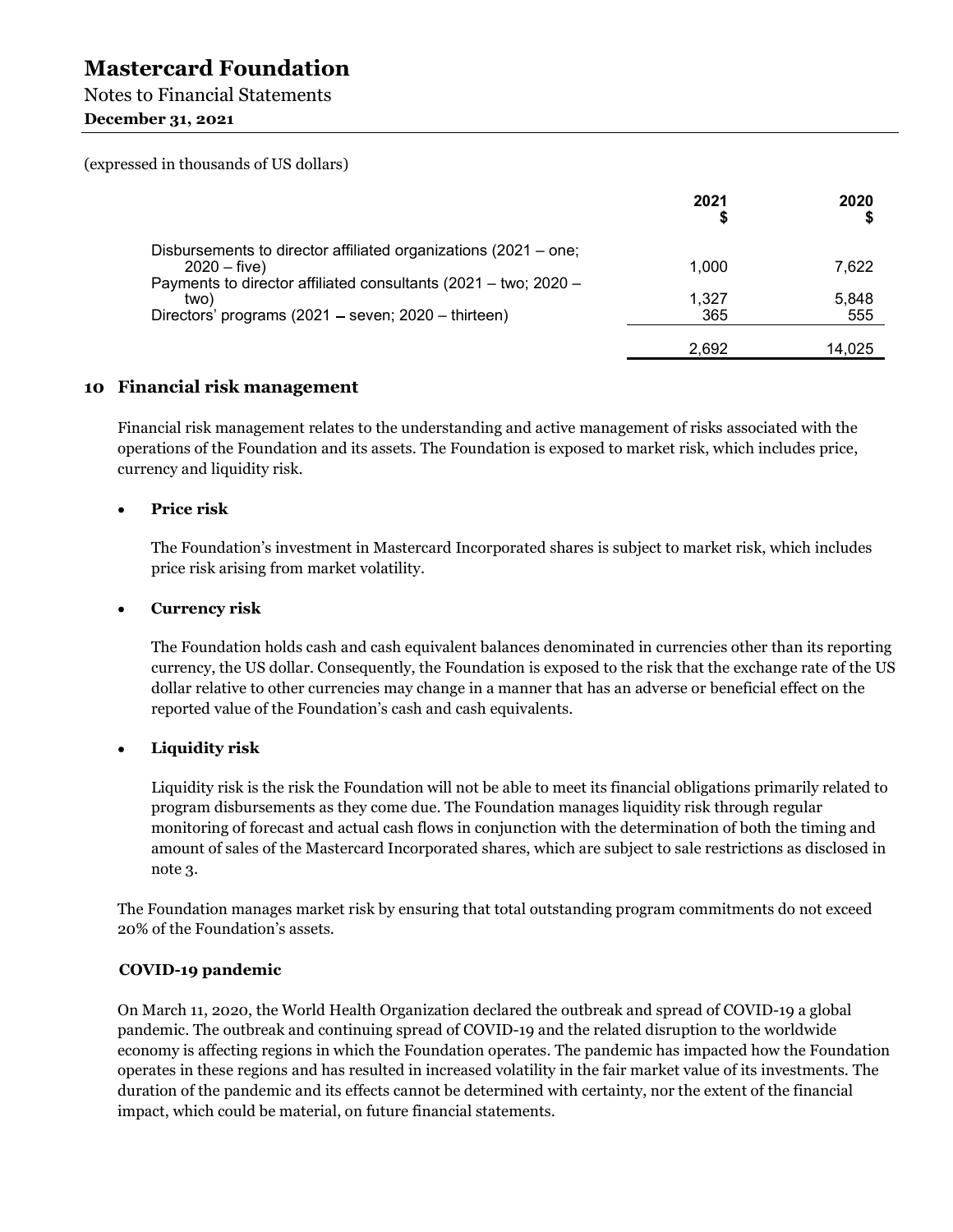Notes to Financial Statements December 31, 2021

(expressed in thousands of US dollars)

**Mastercard Foundation**<br>
Notes to Financial Statements<br>
December 31, 2021<br>
(expressed in thousands of US dollars)<br>
11 Status of Foundation<br>
The Foundation is a Canadian registered charity and is designated as a priv<br>
subse The Foundation is a Canadian registered charity and is designated as a private foundation under subsection 149.1(1) of the Act. The Act requires that a private foundation expend certain amounts each year on its own charitable activities or by way of gifts to other qualified donees (disbursement quota). The Foundation received approval from the Canada Revenue Agency for an averaging arrangement with respect to its disbursement quota obligations, representing the sum of its annual disbursement quotas for fiscal years 2007 through 2016 inclusive. During 2011, the Foundation obtained a five-year extension of the averaging arrangement, which extended this averaging arrangement up to December 31, 2021. As at December 31, 2021, the Foundation has met its disbursement quota requirements under its averaging arrangement having expended amounts on its own charitable activities and/or made gifts to qualified donees on a cumulative basis in excess of its disbursement quota requirements for the 15-year period ending December 31, 2021. **Mastercard Foundation**<br>
Notes to Financial Statements<br>
December 31, 2021<br>
(expressed in thousands of US dollars)<br>
11 Status of Foundation<br>
The Foundation is a Canadian registered charity and is designated as a private fo **Example 2018**<br> **Example 2018**<br> **Example 2018**<br> **Example 2018**<br> **Example 2018**<br> **Example 2018**<br> **Example 2019**<br> **Example 2019**<br> **Example 2019**<br> **Example 2019**<br> **Example 2019**<br> **Example 2019**<br> **Example 2019**<br> **Example 2019** 

The Foundation is committed to total lease payments under operating leases for office space as follows:

|      | \$     |  |
|------|--------|--|
| 2022 | 2,918  |  |
| 2023 | 2,676  |  |
| 2024 | 2,191  |  |
| 2025 | 1,897  |  |
| 2026 | 500    |  |
|      | 10,182 |  |